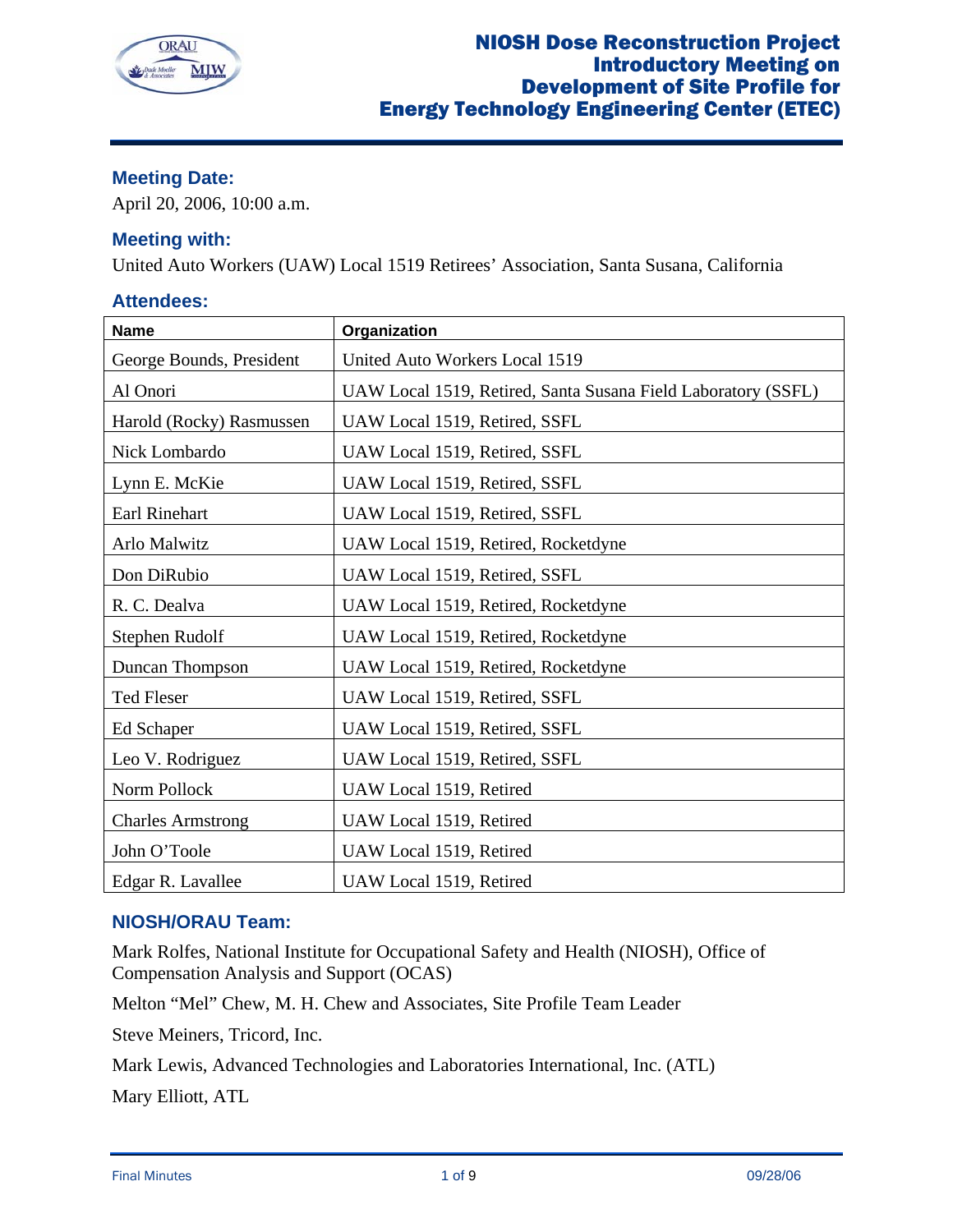

# **Proceedings:**

Mr. Al Onori, Recording Secretary of the United Auto Workers (UAW) Local 1519 Retirees Association, opened the meeting at approximately 10:00 a.m. with the Pledge of Allegiance. He welcomed the Worker Outreach Team from the National Institute for Occupational Safety and Health (NIOSH) Dose Reconstruction Project to the meeting. Mr. Onori introduced Mr. Mark Lewis, the Union Outreach Specialist for the Team.

Mr. Lewis thanked the attendees for taking the time to come to the meeting. He explained that the Team was present to request worker input for the Site Profile for the Energy Technology Engineering Center (ETEC). The Site Profile is a tool used to reconstruct radiation doses for workers and former workers from the site who file claims under the Energy Employees Occupational Illness Compensation Program Act (EEOICPA).

Mr. Lewis described his 30-year background as a union worker within the nuclear weapons complex. He was involved in the union effort for the passage of the Act. These experiences led to his current position as the Team's Union Outreach Specialist.

Mr. Lewis introduced the other NIOSH/Oak Ridge Associated Universities (ORAU) team members. He requested permission to record the meeting, explaining that the recording helps in preparing minutes that accurately capture the comments and questions from the meeting. He requested that everyone sign in on the sheet provided so that the names of the attendees could be included in the minutes. NIOSH publishes the minutes on its Web site after the union has a chance to review them.

Mr. Lewis explained that in order to give labor a voice in the Site Profile, it is important to get "the rest of the story" from people who worked at the ETEC site – the "site experts." The NIOSH/ORAU team met with United Auto Workers Local 1519 in January 2006 to familiarize union membership with the types of information that can improve the quality of the Site Profile. The union scheduled a subsequent meeting after the ETEC Site Profile was complete and representatives of UAW Local 1519 had the opportunity to review the document.

The Site Profile is a "living document," which means that it can be revised as new information becomes available. By including the workers' perspective on actual daily work procedures, safety programs, and incidents or accidents affecting a large worker population, the Site Profile becomes a more claimant-favorable tool for EEOICPA dose reconstruction. Mr. Lewis encouraged the attendees to speak up at any time during the presentation with comments or questions about the Site Profile or the compensation process.

Mr. Mark Rolfes of the NIOSH Office of Compensation Analysis and Support (OCAS) stated that he would answer questions about the program or dose reconstruction at any time and those concerning individual claims after the meeting.

Mr. Lewis turned the meeting over to Mr. Steve Meiners for the presentation. Mr. Meiners thanked the attendees for the opportunity to meet with them to discuss the Site Profile. He emphasized the importance of including first-hand information from workers to supplement the "official" information from the records of the Department of Energy (DOE) and its contractors.

Mr. Meiners gave a brief overview of EEOICPA, which is a federal law that provides for compensation to workers who have become ill as the result of exposure to radiation or toxic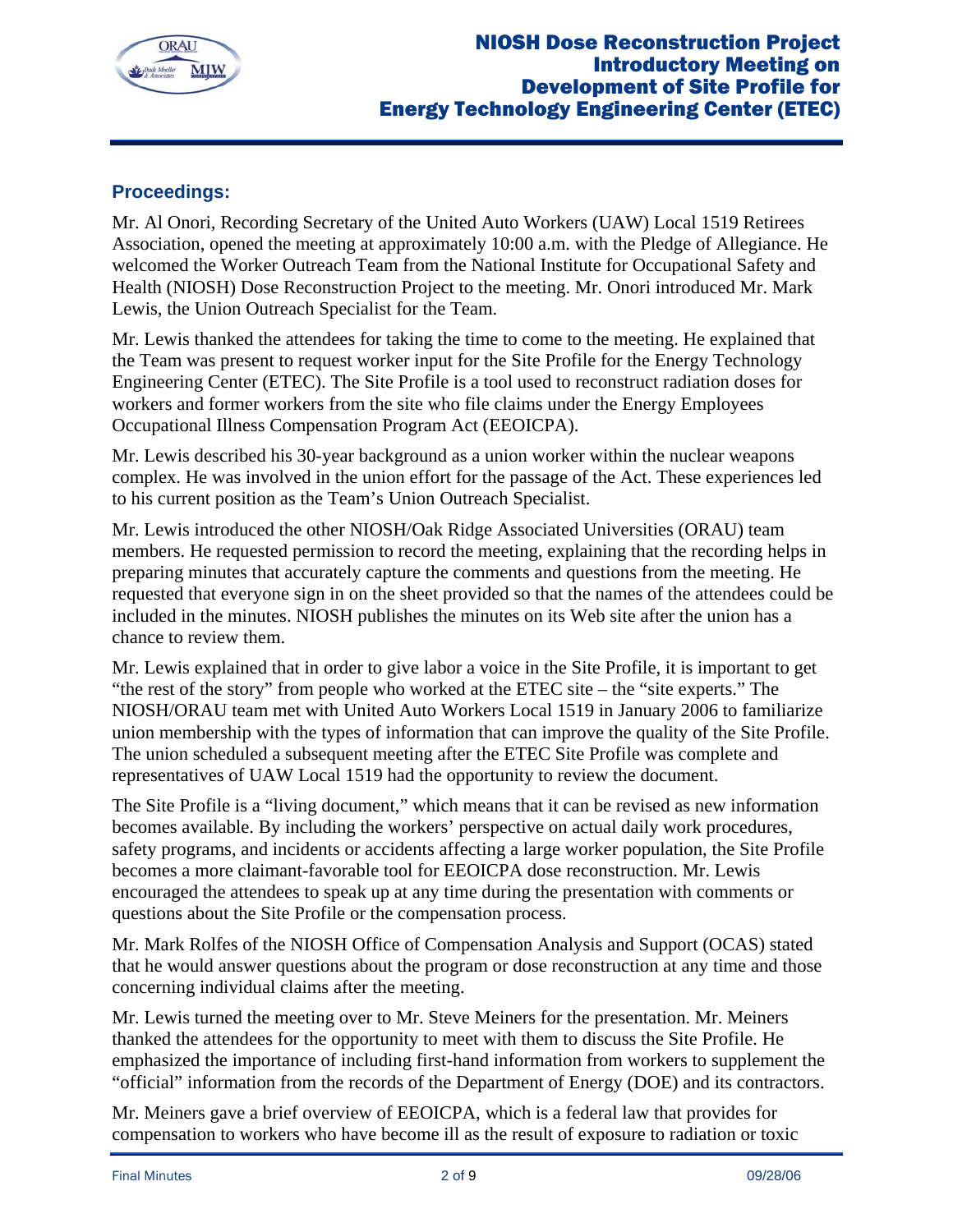

substances during their employment in facilities that were part of the DOE nuclear weapons and energy research programs.

Filing a claim with the Department of Labor (DOL) is the first step in the compensation process. The DOL verifies the energy worker's employment and medical information. Employees or former employees who worked for facilities or companies under contract with DOE or its predecessors can file Subtitle B claims for \$150,000 and reimbursement of eligible medical expenses for cancers, beryllium disease, and some silicosis cases. Subtitle E provides compensation for illnesses resulting from toxic chemical exposure in the workplace. Surviving spouses or children may also file a claim on the worker's behalf if the worker is deceased.

The DOL forwards only Subtitle B cancer claims requiring radiation dose reconstruction to the NIOSH Office of Compensation Analysis and Support (OCAS). Due to the large number of claims, NIOSH has contracted with ORAU and its subcontractors to assist with the dose reconstructions and other associated tasks, including Site Profile development. The purpose of the Worker Outreach meeting is to give workers and former workers from the DOE nuclear sites an opportunity to review the content of the Site Profiles and to suggest corrections or improvements. The meetings also serve as an outlet for the Outreach Team to provide information about EEOICPA and the dose reconstruction process.

The Site Profile is a site-specific technical "handbook" used by the health physicists who reconstruct workers' EEOICPA radiation doses. The information in the Site Profile provides the dose reconstructors with a consistent set of data to use for all claims from that site. To determine the "probability of causation" (POC) that a worker's cancer is related to his or her occupational radiation dose, the worker's dose is reconstructed from dose records and other information. The dose reconstructor enters the worker's exposure information into a computer program to calculate the POC for that type of cancer. If the program determines that the worker's occupational radiation dose is "as likely as not" (greater than 50% POC) to have caused the cancer, the claim will be recommended for compensation. If the POC is less than 50%, the claim will be recommended to be denied. However, it may be re-evaluated if the Site Profile is revised to include new information that could affect dose reconstruction. A claim that was initially denied may also be re-evaluated if a claimant reports additional cancers, which may increase the POC.

The ETEC Site Profile is a collection of technical documents based on historic information from ETEC contractor and DOE records. These documents include the Site Description, the Medical Dose, the Environmental Dose, the Internal Dose, and the External Dose. NIOSH needs input from people who actually worked at the site to ensure that the document is an accurate and comprehensive tool for radiation dose reconstruction. Because the Site Profile is a "living document," it can be revised as new information becomes available that may affect dose reconstruction.

The Site Description summarizes the ETEC facilities used in contracts between DOE and Rockwell's Atomics International and its successors from 1948 to the present in the nuclear energy and weapons programs. This section includes documentation of the DOE areas and the radiation-related programs that occurred in these areas over time, including the radiation sources that were present. Table 2-6 enumerates the incidents that occurred in the radiation areas.

## **Comment:**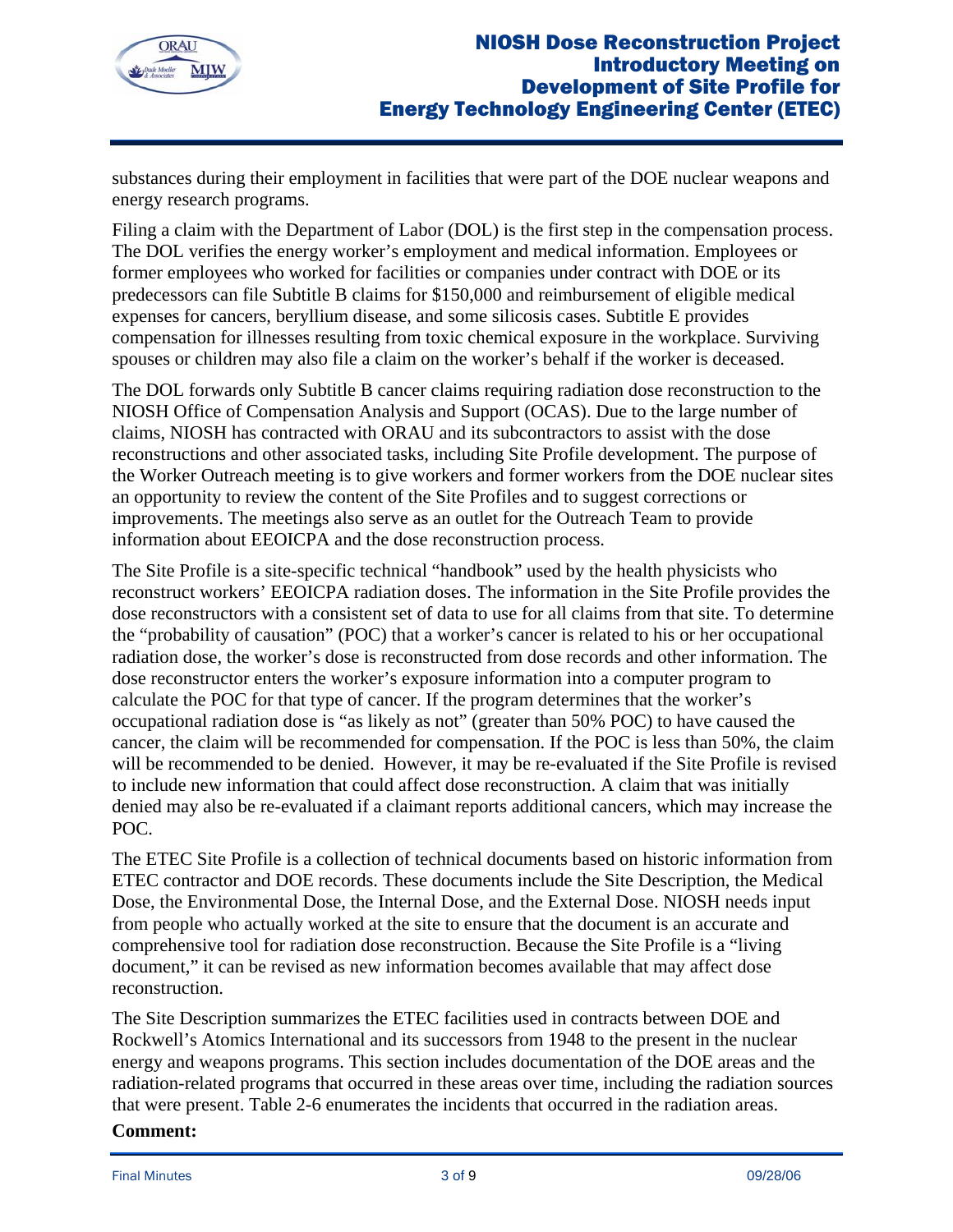

Do you know about Systems Test Laboratory (STL)? It used to be Systems Engineering Test Facility (SETF) years ago. It was about a quarter of a mile outside the boundary of the nuclear site.

## *Steve Meiners:*

What work did they perform there?

## *Response:*

They did rocket engine testing there. It also included the Hydrogen Lab, ACL (ECL?) and (sounds like) QUILL within about half a mile from Building 55.

## *Steve Meiners:*

The Site Profile Team had access to 148 file cabinets full of records that documented the programs through the years.

## **Comment:**

I am sure those company records say this was the safest place in the world, too.

#### *Steve Meiners:*

That is why we are here today – to hear from you about what happened at the site.

## **Question:**

Do you have a map of the Santa Susana Field Laboratory (SSFL)?

## *Response (from another attendee):*

There is a map in the Site Description. If you look on the map, you will see all these adjoining places.

## *Steve Meiners:*

We would like you to see if the areas and buildings on the map are identified properly. There are several copies of the Site Profile here. You can also see the Site Profile on the NIOSH Web site: http://www.cdc.gov/niosh/ocas/etec.html. NIOSH wants to hear what you have to say about this Site Profile. Please look at Table 2-6 and tell us if the list of major incidents is complete or if it needs to be refined.

The Medical Dose section describes the radiation dose received from medical X-rays that were required as a condition of employment, as well as the frequency and types of X-rays that were regularly required, and how the equipment and medical program changed over time. If sitespecific information on the frequency of X-ray examinations is not available, NIOSH assumes one chest X-ray per employee per year for dose reconstruction purposes.

## **Comment:**

The Medical Department did two X-rays per year, one with the employee facing the machine and the other was a side view.

Mr. Meiners continued the presentation: The Environmental Dose section is included for workers who were not monitored in dosimetry programs. It discusses the internal and external environmental radiation doses from sources in the workplace. Annual external environmental doses for the DeSoto, Vanowen, Downey, and Area IV sites during specific periods are included.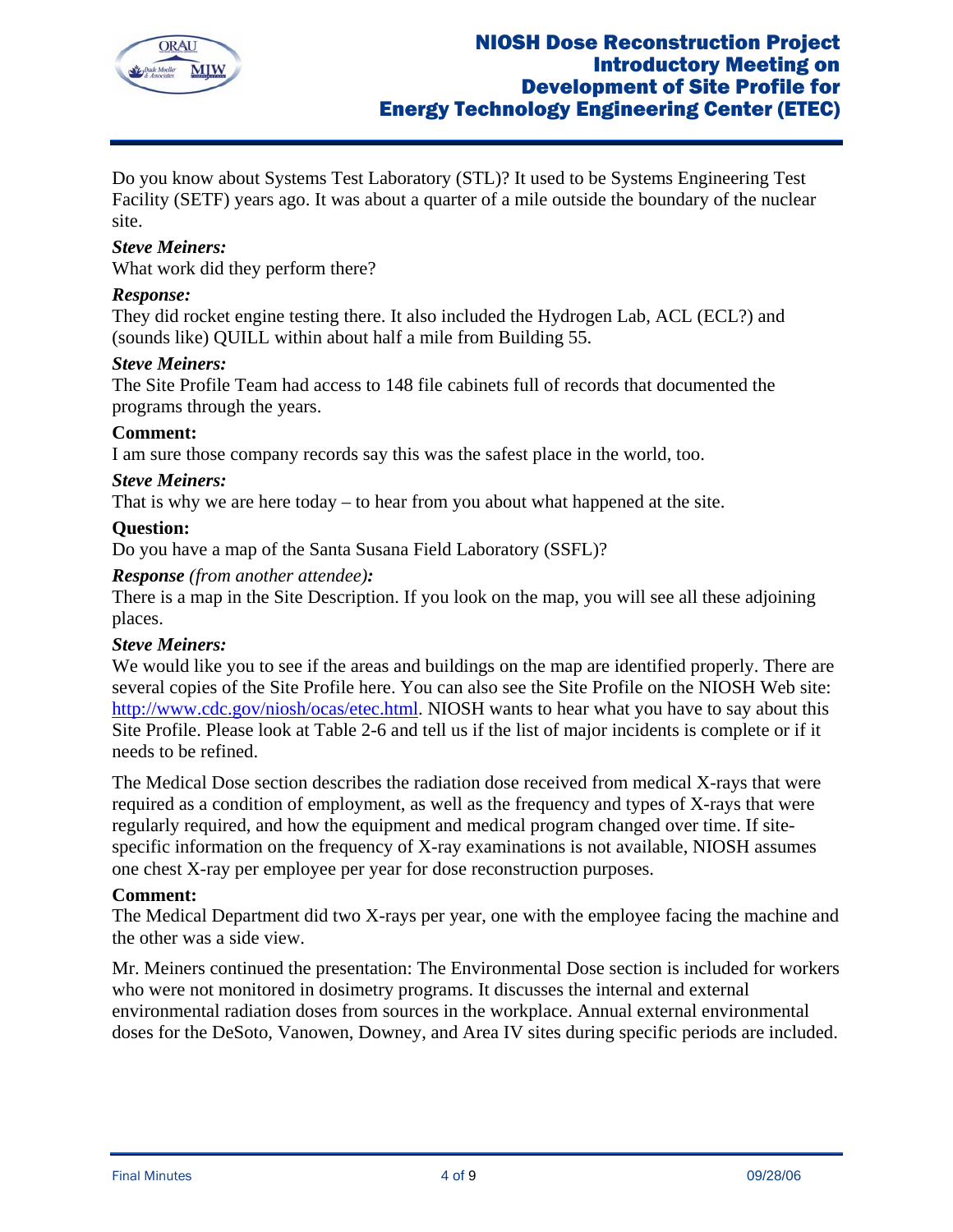

The external doses were measured from 1975 to 1999, and were estimated from 1952 to 1974. Internal environmental doses from specific radionuclides that may have been inhaled or ingested are also given for these facilities during specific periods.

The Internal Dose section describes the bioassay programs at the ETEC facilities from August 1958 through the present. Urinalysis bioassay programs measured for various radionuclides during this time. Whole body and lung counts began in 1967 and continue through the present. Bioassay analyses have been done for gross alpha, gross beta, mixed fission products, and specific radionuclides over the years, including tritium, carbon-14, sulfur-32, phosphorus-32, cobalt-60, strontium-90, cesium-137, promethium-147, polonium, plutonium, americium, cerium and thorium. Minimum detectable levels (MDLs) are included.

## **Comment:**

I worked in Instrumentation and we worked in all the facilities. I do not recall having any health checks. One of my coworkers wore a badge and gave samples. I went without one for months, but he had one regularly. He died last month.

## **Comment:**

Most of the bioassay and the body counts were given to the people who actually suited up and went in to perform the work. The support personnel did not give urinalysis or get the whole body counts.

## *Steve Meiners:*

Do you think you could identify the work groups that were in the bioassay and monitoring programs?

## *Response:*

Some of the employees that will be in your afternoon meeting will be able to do that. Several of them have worked in Building 55 in the Hot Lab. They also worked during the decommissioning and decontamination (D & D) at the AI Powder Room at the DeSoto facility.

## *Steve Meiners:*

That is very helpful information. The workers often tell us that some personnel are not suited up or monitored, but are working right beside others who are. NIOSH needs to know about this type of information to make the Site Profile a more accurate instrument.

## **Comment:**

One group of workers used to go off base to work on D & D programs.

## **Comment:**

The company used to send people off to do off-site assignments. Some of them have gone off to work at other companies. Those assignments usually lasted from two to six months.

## *Steve Meiners:*

Did the company keep good records of where and when these workers went? That would be useful information, too.

## *Response:*

Most of them are dead.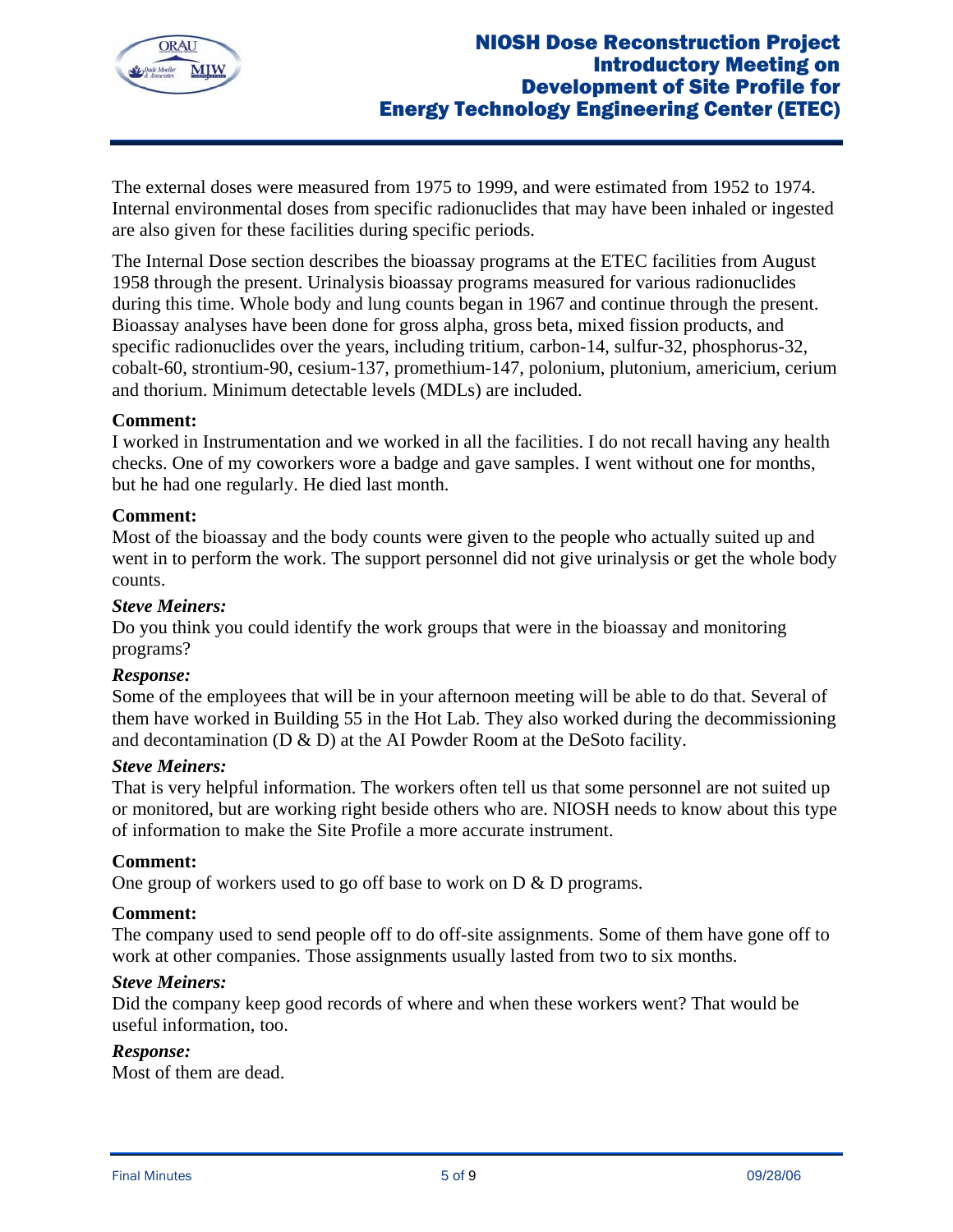

Mr. Meiners continued: The External Dose section describes the dosimetry programs that monitored for beta, gamma and neutron radiation that came from radiation sources outside the body. Data are available for the period from 1954 to the present. Dosimeter technology during a worker's period of employment and badge exchange frequency are also considered. MDLs are given. In an effort to be claimant-favorable in the dose reconstructions, NIOSH applies a "missed dose" component to compensate for dosimeter readings that were reported as "zero." The "missed dose" is calculated using one-half of the MDL for each "zero" reading.

Mr. Meiners concluded the presentation by reiterating that workers can provide information that can make the Site Profiles more comprehensive and accurate documents for calculating dose reconstructions for EEOICPA claimants. Information that might contribute to Site Profile revisions should be sent directly to NIOSH by mail or e-mail at the addresses in the presentation, or by fax at the number provided.

Mr. Meiners introduced Mr. Mel Chew, who is the Site Profile Team Leader for the ETEC Site Profile. Mr. Chew stated that when the ETEC Site Profile Team first began to work on the documents, they intended to address the ETEC facility in very general terms. Boeing permitted access to a large cache of records documenting the many diverse technical operations from the late 1940s through the present, including the experimental reactor and fuel fabrication programs of the 1950s and 1960s and the energy research and development programs of the 1970s and 1980s. As their research progressed, the Team realized that there were actually four different facilities involved in the radiation work during different periods: Area IV of the Santa Susana Field Laboratory (SSFL), the Downey Site, the Canoga Park facility (Vanowen Building), and the DeSoto Avenue facility. The Site Profile Team also recognized that workers frequently went between Atomics International (AI) where they worked around radioactive materials and the Rocketdyne Site where they performed work for the aerospace development programs of the National Aeronautics and Space Administration (NASA).

When the NIOSH team performs dose reconstructions, it uses the Site Profile and other technical documents. In an effort to provide the EEOICPA claimant with the best possible dose reconstruction, NIOSH asks for additional input from workers as part of the Site Profile development process. The information that the workers contribute can supplement the technical information in the documents to make them more accurate and comprehensive.

The Site Profile Team reviewed a large amount of data for incidents that occurred at the ETEC facilities. Table 2-6 in the Site Description describes incidents in which exposures were large enough to require bioassay. Claimants may document other smaller incidents during their claim interviews.

Mr. Chew opened the floor for discussion.

## **Question:**

What about the radiation exposure that one would receive from working with high-voltage distortion lasers?

## *Mel Chew:*

Lasers do not emit ionizing radiation. Exposure to the non-ionizing radiation from a laser would most likely result in tissue damage that is very different from the effects of exposure to ionizing radiation from radioactive materials. The part of the compensation program that we are talking about only deals with ionizing radiation.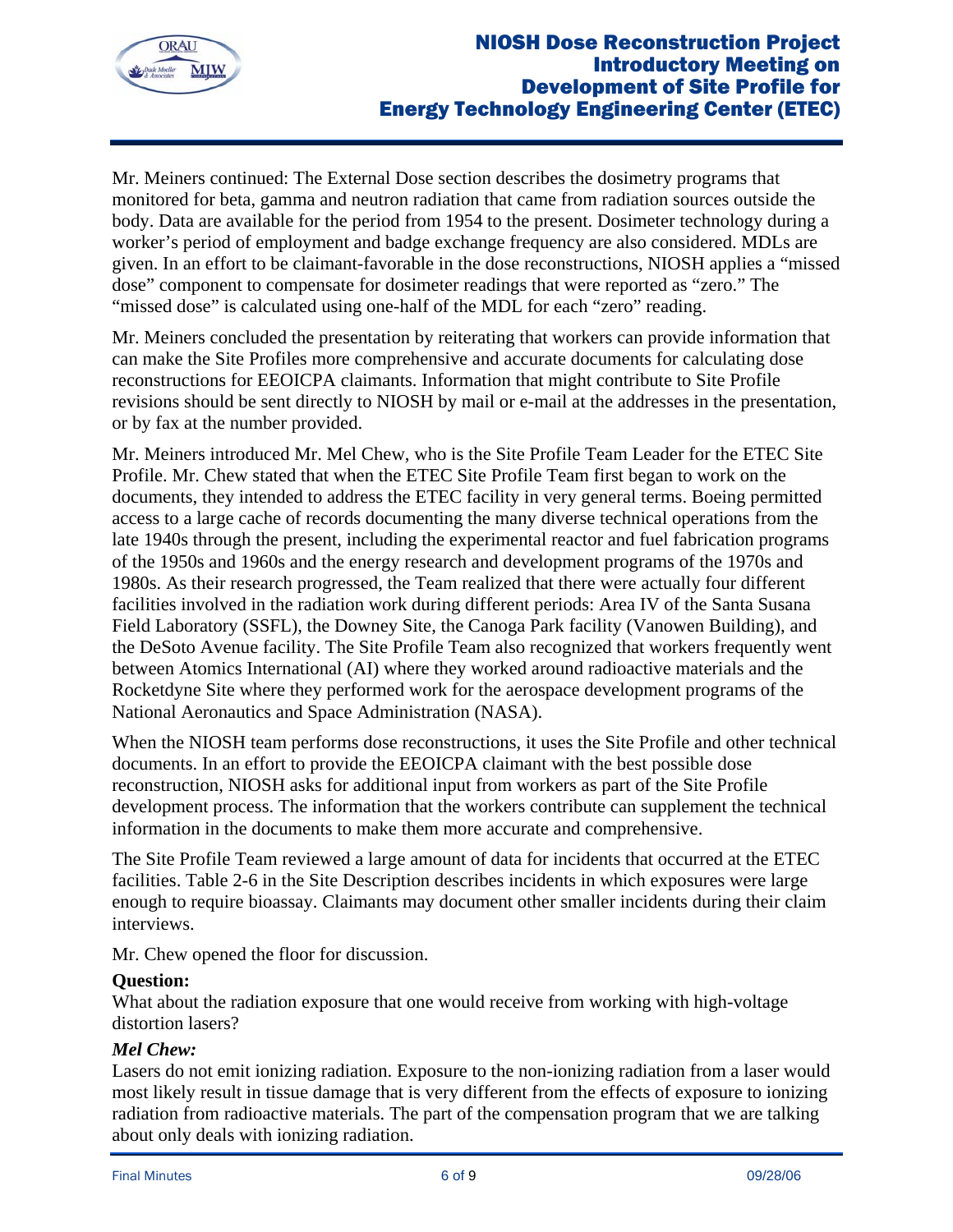

## **Mel Chew – Question to Attendees:**

Do you remember any events at the ETEC that you think we should know about?

## *Response:*

A leach line was contaminated with strontium-90 for about 15 years. *(Name withheld)* was the boss then and he said that he did not know what damage that would cause to the food chain or the water table. Does the Site Profile mention that incident? I know they removed the contaminated soil and hauled if off somewhere.

## *Mel Chew:*

The Environmental section addresses the strontium-90 and the contamination level in the soil and the water. It does not discuss the effects on the food chain, but the Team recognized the strontium-90 as a contaminant.

## **Comment:**

Many of us did not work on the AI side, so we did not receive direct exposure to the radiation.

## *Steve Meiners (to Mel Chew):*

Someone indicated earlier that many of the employees on the Rocketdyne side worked right outside the perimeter of Area IV.

## **Comment:**

We could have been exposed to radiation in the air.

## *Mel Chew:*

Some years ago, they did an aerial survey of the entire facility. They had environmental monitoring data as well. If you did not actually work inside Area IV, there is probably enough information to determine what your environmental radiation dose might be.

## **Comment:**

That area is a natural canyon and the air would move down through there from the AI side. It goes right to Bell Canyon. The water run-off goes that way, too. If they had monitors there, we probably were okay.

# *Mel Chew:*

As you know, in addition to the AI site, the Rocketdyne site was there, too. Many of the chemicals used in non-DOE programs at the Rocketdyne site were handled at the AI site (e.g., the propellants used in the aerospace development). The Team looked at several groundwater studies that documented the effects of those chemicals.

## *Response:*

That was mostly down at the Burn Pit.

## *Mel Chew:*

Yes, that is right. NIOSH has the ability to reconstruct those potential exposures. If you worked in those areas, there are records that document not only those chemicals, but other things like tritium and strontium-90 as well.

## **Question:**

Did they analyze any of the sediment in the water for radioactivity?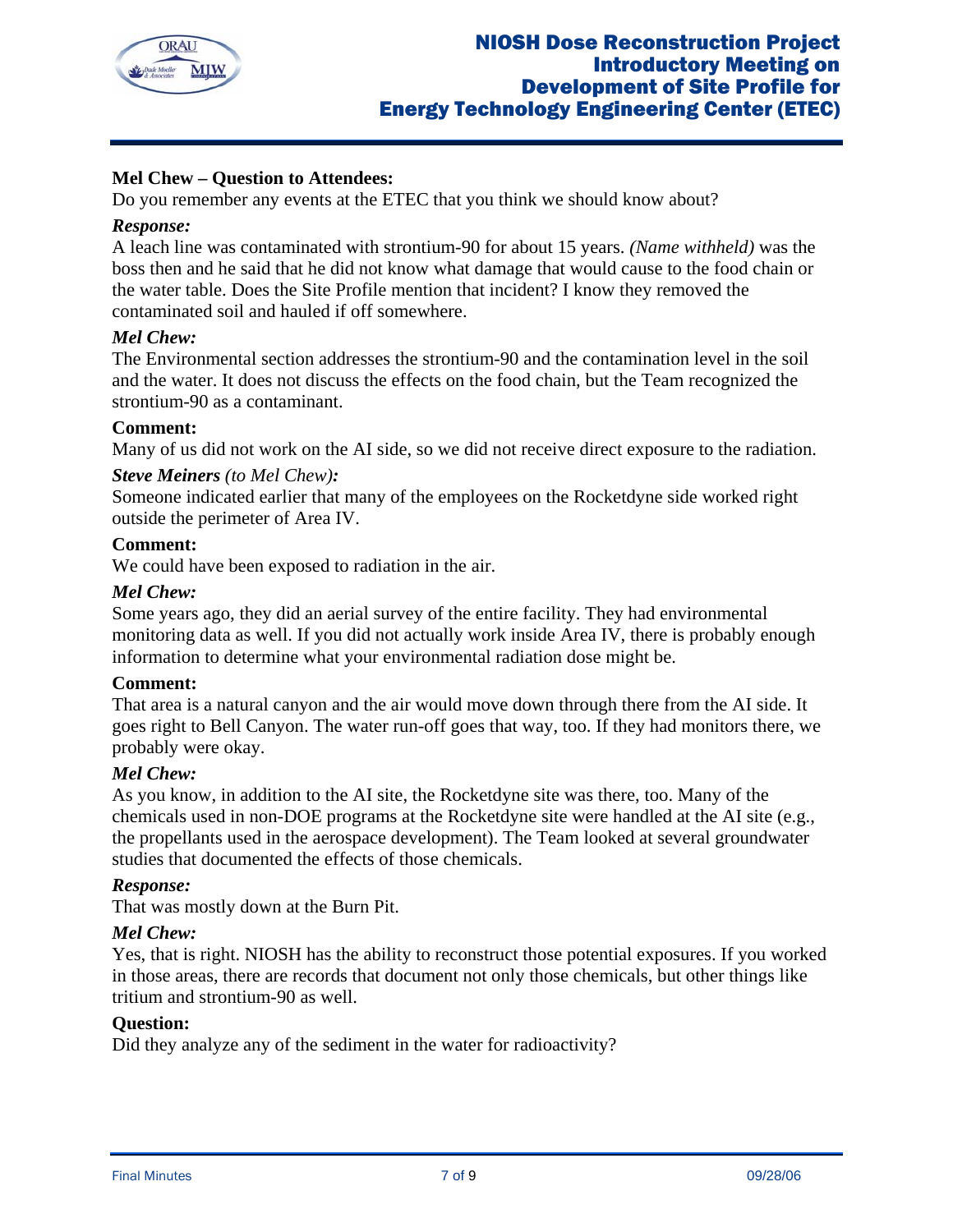

# *Mel Chew:*

Yes, Ames & Moore measured the chemical content in the water samples and, in addition, accounted for the radioactivity in the samples.

## **Question:**

Have they done any drilling to determine the depth of the penetration of the chemicals from AI into the groundwater in Simi Valley? The residents there claim that it gradually flows down into their groundwater.

## *Mel Chew:*

I do not know that answer, but I am familiar with the issue. I know that some of those residents have sued for compensation based on some environmental issues. I cannot quote the studies, but I know that there have been significant groundwater studies. I do not know if they have drilled for samples.

## **Comment:**

I started working for the company in 1952. At that time, they were just starting to put up (sounds like def stands) in the different areas. We were involved in developing experimental propellants. It was common then to transfer these chemicals without any protection whatsoever. Nobody knew what the materials were, except that we handled the stuff. I left the hill in 1958. I do not remember any blood tests or urine tests (bioassay) – or any tests for that matter during that period. What we were handling must have been dangerous, because the engineer in charge opened a 55-gallon drum of it and ran when he got a whiff of it.

I worked in the building above the dump in Area IV. Every time we got in a new propellant or chemical, the engineer did not know what it was and neither did we. We did not have any protection. I went back to work on the hill in 1971 and we were required then to suit up to handle the same propellants.

After your last meeting here, I sent in my name and received a call from the DOL Resource Center in Livermore. They asked me questions for two hours and I told them everything I could remember. I received a questionnaire (claims form?) in the mail. It seemed to me that it pertains to AI more than to Rocketdyne.

## **Comment:**

That was back before the days of MSDS sheets. We had to count on our supervisors to keep us from getting hurt.

## *Mel Chew:*

The early propellants were experimental.

## *Response (from first commenter):*

That is right. As I said before, the engineers did not know what we were handling and neither did we. We did as they told us.

## *Mel Chew:*

This site had many different customers. The Atomic Energy Commission (AEC), the Energy Research and Development Administration (ERDA), and later DOE had contracts with the company, as did NASA. I think I can say with certainty that the propellants were part of the NASA contracts.